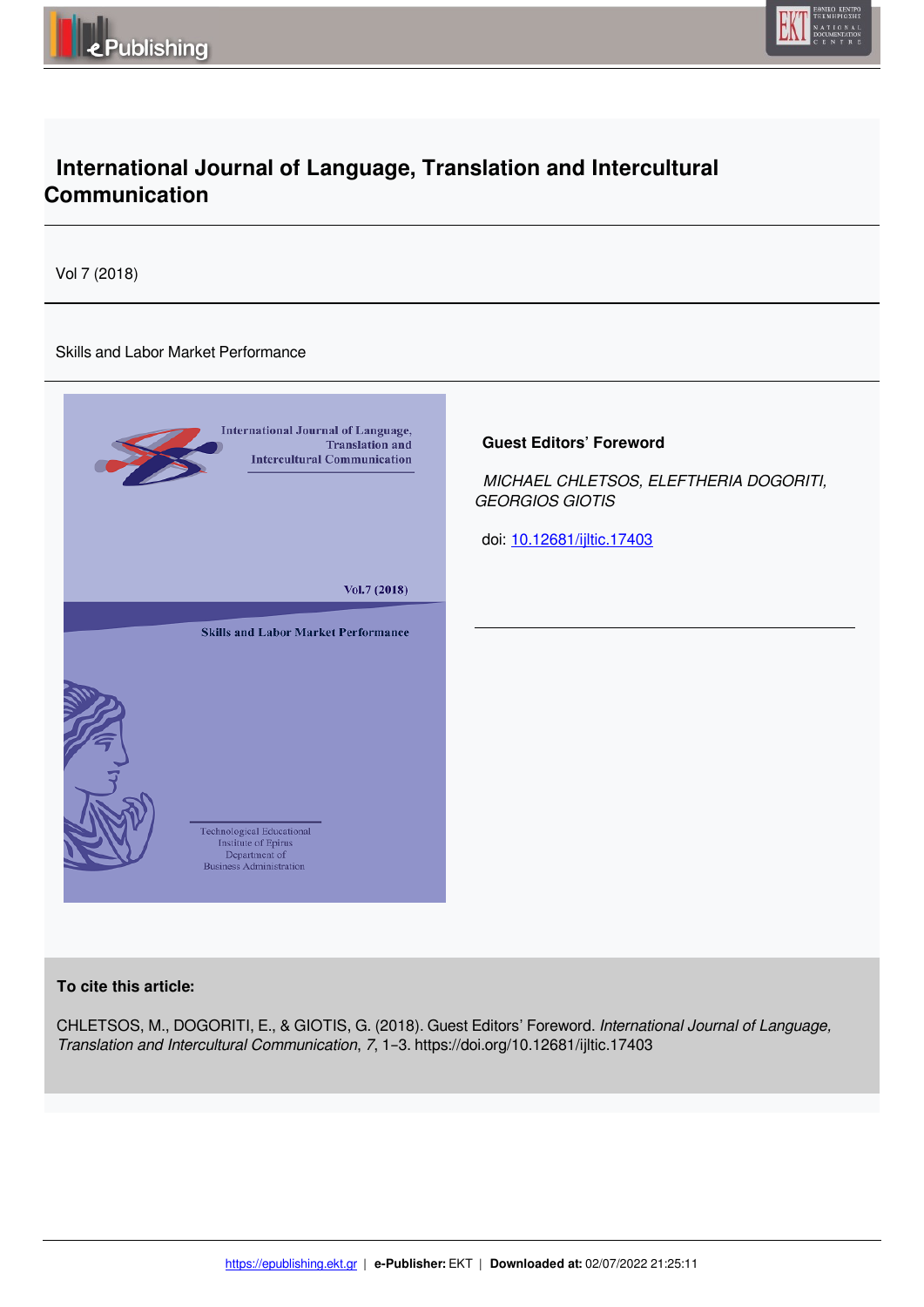## **Guest Editors' Foreword**

Skills can be defined as a group of abilities or proficiencies which are normally acquired through education, experience or training, and in essence, they are critical for employability as structural changes, such as increased competitiveness, globalization and technological progress, call for ever-higher and more labor market-relevant skills for productivity growth and secure quality jobs. Having sufficient levels of fundamental skills is essential for young people to smoothly access the labor market and for adults to retain employment in high quality and stable jobs. Additionally, skills may also influence career choices, since several jobs are extremely wanted. Therefore, various aspects of skills are considered to be the factors which affect the employment prospect and the social and labor market performance.

Over the last few decades, discrepancies can be found, regarding the key skills required in the labor market. In the 70s, increased creativity and cooperation were most appreciated, in the 80s, customer treatment and behavior, taking initiatives and reliability appeared to be important skills, while in the 90s, apart from the educational attainment, social and technical skills were considered essential, especially for young workers. Since 2000, skills demands have persistently risen, incorporating communication skills in the clients' language, intercultural communication and advanced foreign language use.

The Fourth Industrial Revolution we live in is characterized by a highly technological and digital environment where new skills and interaction abilities play a fundamental role, as they directly affect our work and the way we relate to one another. A core element of this transition is the rapid change of skills required by the labor market. Within this framework, research on the role of skills on labor market performance is constantly gaining more attention. This pattern has been successively evolving from 2016 onward into the so-called "New Skills Agenda for Europe".

This Agenda launched ten actions to improve the quality and relevance of training and other ways of acquiring skills, to make skills more visible and comparable and to improve information and understanding of trends and patterns in demands for skills and jobs to enable people make better career choices and find quality jobs. Similarly, institutions and organizations such as International Labor Organization (ILO), Organization for Economic Co-operation and Development (OECD), and European Commission, try to promote the role of skills in the modern labor market and boost research on the determinants of skills required.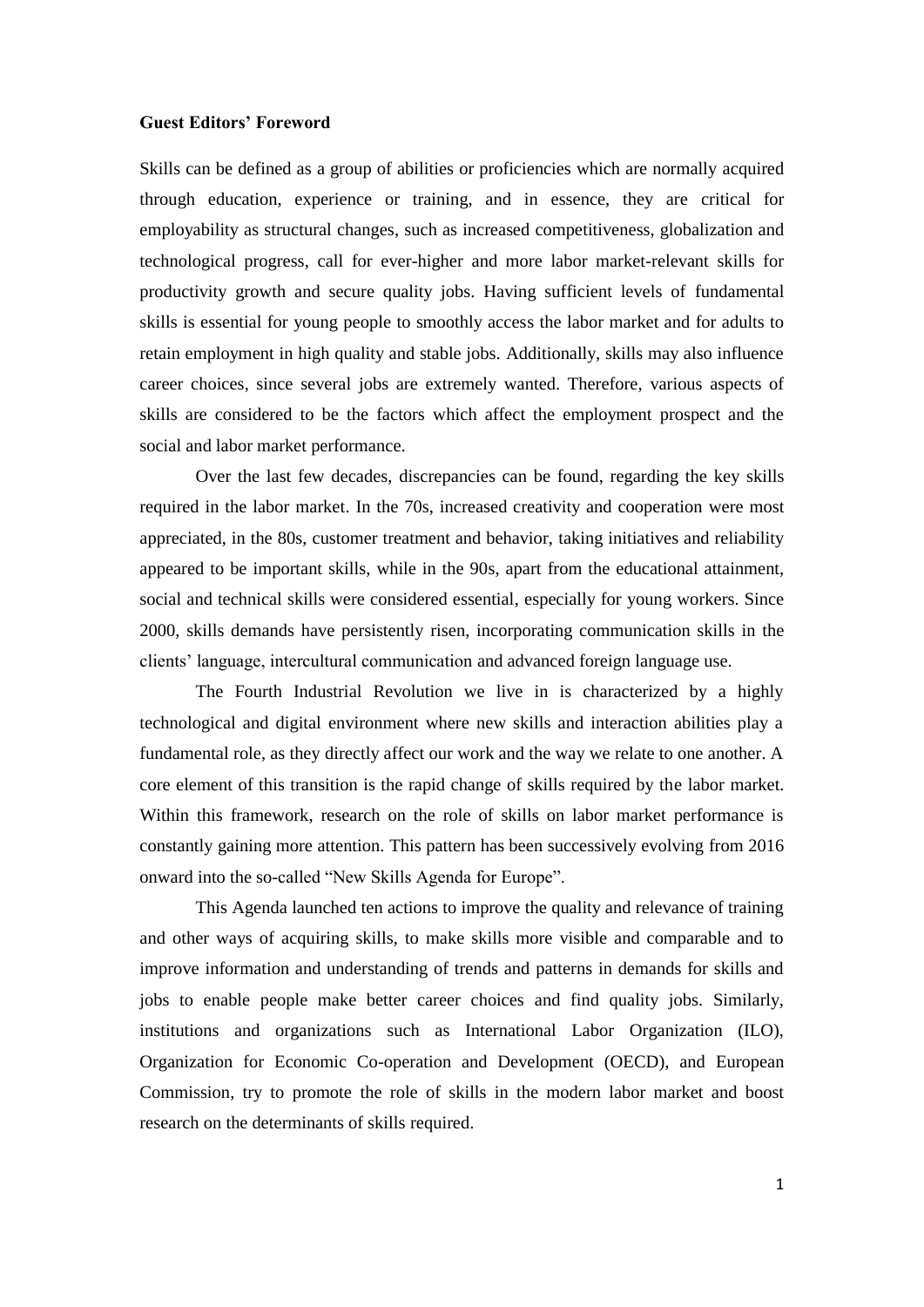In this direction, the Survey of Adult Skills as part of the Programme for the International Assessment of Adult Competencies (PIAAC), in 2011 and 2012 surveyed approximately 150,000 working age adults (16‐ 65) in 24 countries and measured key cognitive and workplace skills that are needed. This international survey is expected to be fulfilled in 2019 and is conducted in over 40 countries.

In 2017, the ILO initiated a programme of research, communications and product development that focuses on the issue of jobs and skills matches which is called "The ILO Global Product on Jobs and Skills Mismatch". Additionally, the OECD has undertaken a programme of work in close collaboration with the World Bank, ETF, ILO and UNESCO in order to provide information about labor market needs and skill gaps. This program, among others, sets up a database of skills needs indicators, which is called World Indicators of Skills for Employment (WISE) database, to examine the skills challenges and performance of 214 countries.

Recently, in April 2018, EU countries adopted the Commission's proposal to revise the Europass framework to offer people better and easier-to-use tools to present their skills and obtain useful real-time information on skills needs and trends to help them with career and learning choices. Therefore, we could say that there is a growing interest, in recent years, on the importance of skills in the modern and competitive labor market.

This volume contributes to the related research by investigating key issues, themes and problems of skills required in the labor market. The present issue of the *Journal of Language, Translation and Intercultural Communication* is titled **"Skills and Labor Market Performance"** and tries to stimulate the discussion on the role of skills on the social and labor market outcomes and is expected to be useful for policymakers with respect to the design of successful strategies aimed at improving the employment prospect and the performance of an economy. Following the Journal's policy, all papers passed through blind peer review.

Several of the above issues are addressed in the articles of this volume:

Mr. **Chaikalis-**Petritsis in his article examines the challenges posed to workers over the age of 55 in correlation with the prolongation of the working life by extending retirement age. The author highlights the negative stereotypes that characterize the 55+ age group regarding reduced physical and cognitive abilities as well as the inability to acquire new skills, explains the negative effects of the internalization of these age stereotypes by older adults and suggests ways of reducing this negative impact.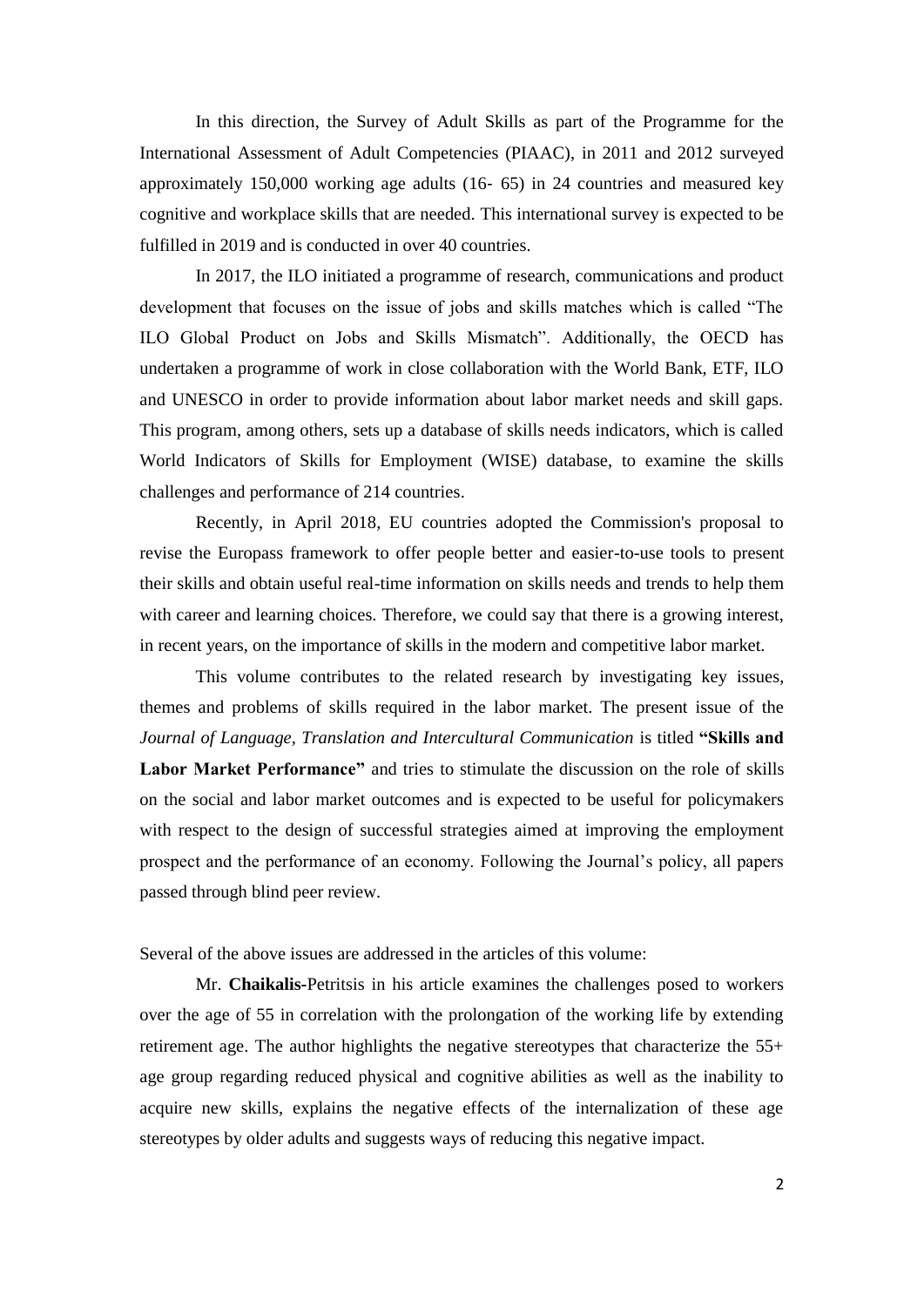Mr. **Wilson** examines how English language proficiency affects communication between international tourists and tourist advisers in Marseille's Tourist office. The author analyzing the data occurred from a research project explains that the English language has a strong impact on the Tourist Office's labor market and acts as a discriminatory factor in the recruitment of tourism professionals.

Mrs. **Sasaki** in her article points out that Asian interpretation labor market needs to provide multi-language interpreting services and in many training institutions students learn interpreting skills in various language combinations. The author presents a smallscale empirical study on note-taking in consecutive interpretation in order to illustrate the way interpreter trainees with different language skill sets carry out similar tasks in different interpretation settings. The article argues that the language skill required for each trend in the interpretation labor market is defined by the specific interpretation settings.

Mr. **Giotis** discusses on skills and their impact on labor market performance. The author presents an analysis on skill needs, shortages and surpluses across Europe, and examines the relationship between unemployment and information, communication, problem solving, software and digital skills. He estimates the effect of three levels of education on unemployment rates using a sample of 28 European countries for the 1999- 2016 time period. The author finds that tertiary and elementary education, are both negatively correlated to unemployment, while secondary education is connected with increased unemployment rates.

Finally, Mr. **Panos** and Mr. **Yang** present a firm-level inquiry on labor-demand characteristics in the BRICS economies, using standardized data from the World Bank Enterprise Surveys for the pre-crisis period of 2002-2003. The results of the study reveal interesting patterns highlighting considerable sources of heterogeneity with respect to employment growth and net job creation, skilled labor demand and rent-sharing in the five economies. Among other results, the authors find that the returns to skill are lower in SMEs and young firms, and provide evidence in favor of rent sharing, particularly in Brazil and India, by foreign and exporting firms, and by SMEs in China.

#### **Professor Michael Chletsos, University of Ioannina, Dept. of Economics, Greece**

**Eleftheria Dogoriti, Associate Professor, Technological Education Institute of Epirus, Dept. of Business Administration, Greece**